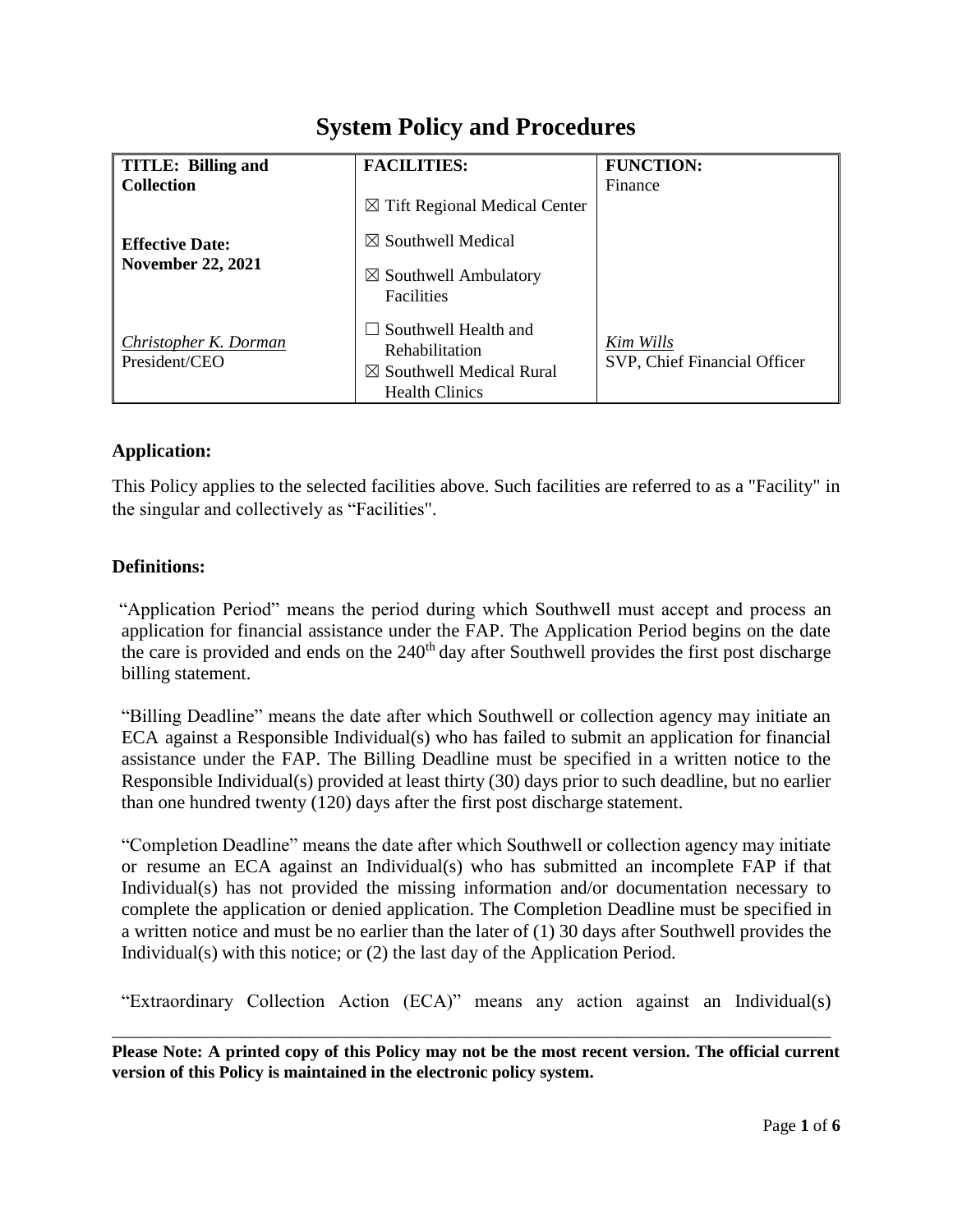Responsible for a bill related to obtaining payment of a Self-Pay Account that requires a legal or judicial process or reporting adverse information about the Responsible Individual(s) to consumer credit reporting agencies/credit bureaus. ECAs do not include transferring of a Self-Pay Account to another party for purposes of collection without the use of any ECAs.

"FAP-Eligible Individual(s)" means a Responsible Individual(s) eligible for financial assistance under the FAP without regard to whether the Individual(s) has applied for assistance.

"Financial Assistance Policy (FAP)" means Southwell's Financial Assistance Program for Uninsured Patients Policy, which includes eligibility criteria, the basis for calculating charges, the method for applying the policy, the measures to publicize the policy, and sets forth the financial assistance program.

"PFS" means Patient Financial Services, the operating unit of Southwell responsible for billing and collecting Self-Pay Accounts.

"Plain Language Summary" means a written statement that notifies an Individual(s) that Southwell offers financial assistance under the FAP for inpatient and outpatient hospital services and contains the information required to be included in such statement under the FAP.

"Responsible Individual(s)" means the patient and any other individual(s) having financial responsibility for a Self-Pay Account. There may be more than one Responsible Individual(s).

"Self-Pay Account" means that portion of a patient account that is the individual responsibility of the patient or other Responsible Individual(s), net of the application of payments made by any available healthcare insurance or other third-party payer (including co-payments, coinsurance and deductibles), and net of any reduction or write off made with respect to such patient account after application of an Assistance Program, as applicable.

"SM" means Southwell Medical, a campus of Tift Regional Medical Center.

"Southwell Ambulatory Facilities" or "SWA Facilities" means the physician practices and health care facilities owned and operated by Southwell Ambulatory, Inc.

"Southwell Facilities" or "Southwell": This includes hospital campuses, Tift Regional Medical Center and Southwell Medical, a campus of Tift Regional Medical Center and hospital based physician services to include Anesthesiologists, Cardiovascular Surgery Critical Care Physicians, Emergency Room Physicians, Hospitalists and Oncology and other physician clinics that fall under the scope of this policy. Community physicians and independent specialists who are not employed by Southwell or its subsidiaries will not subject to this Policy. A current list of Southwell Facility locations can be found at [http://www.mysouthwell.com/FinancialAssistance.](http://www.mysouthwell.com/FinancialAssistance)

**Please Note: A printed copy of this Policy may not be the most recent version. The official current version of this Policy is maintained in the electronic policy system.**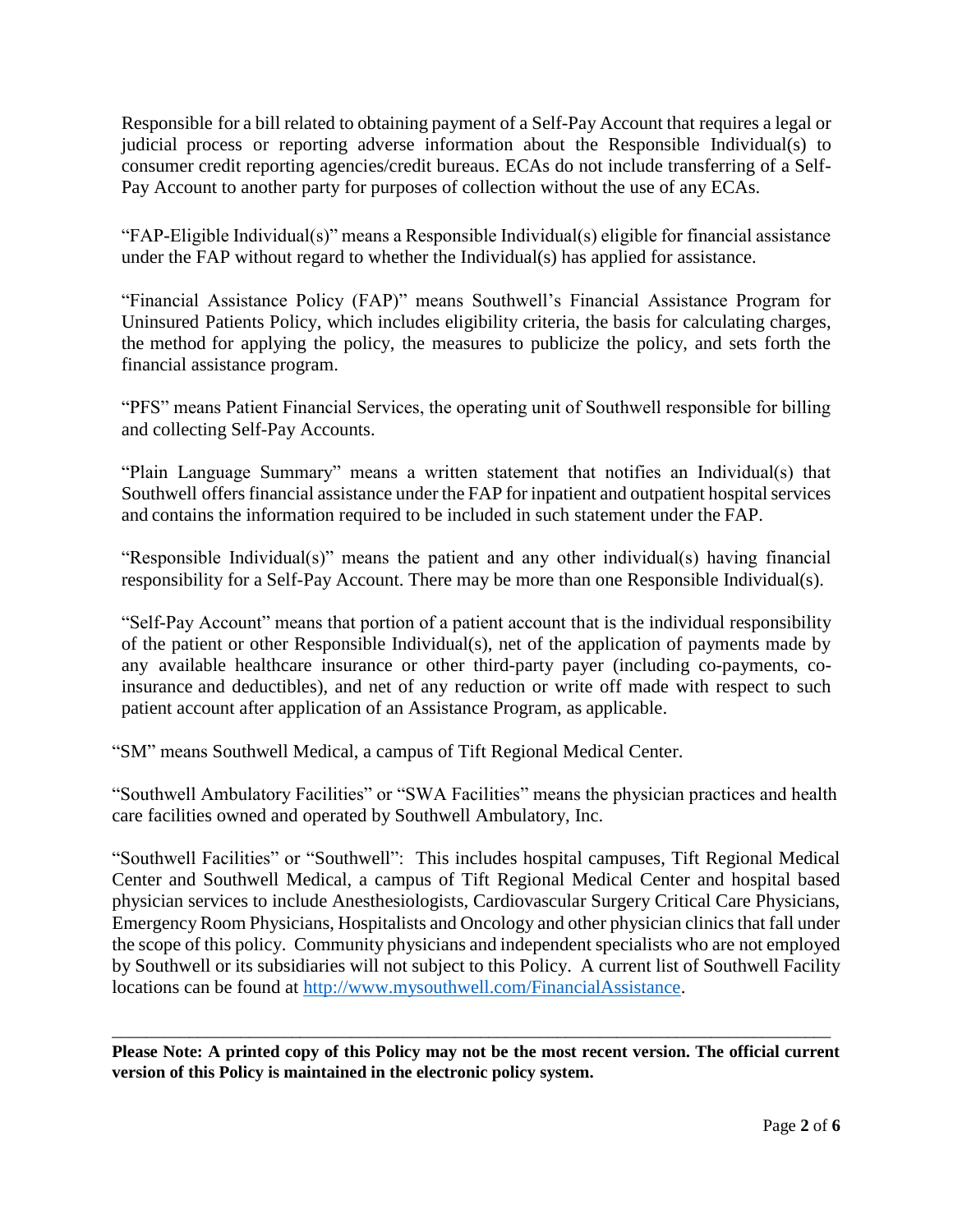"Southwell Medical Rural Health Clinics" means the rural health clinics owned and operated by Southwell d/b/a Southwell Medical

"TRHS" means Tift Regional Health System, Inc.

"TRMC" means Tift Regional Medical Center.

## **Purpose:**

This Policy applies to Southwell and, together with the System Policy, *[Financial Assistance](https://trhs.policytech.com/docview/?docid=9676)* ("FAP"), is intended to meet the requirements of applicable federal, state, and local laws, including, without limitation, Section 501(r) of the Internal Revenue Code of 1986, as amended, and the regulations thereunder. Although the Southwell Facility Hospitals are subject to the Internal Revenue Code Section  $501(r)$  and are requied to have a financial assistance policy, the Southwell Ambulatory Facilities are not. Nonetheless, except as otherwise indicated in this Policy, this Policy applies to the Tift Regional Medical Center, Southwell Medical, hospital based physician services and Southwell Ambulatory facilities.

This Policy establishes the actions that may be taken in the event of nonpayment for medical care provided by Southwell Facilities, including but not limited to extraordinary collection actions. The guiding principles behind this Policy are to treat all patients and Responsible Individual(s) equally with dignity and respect, to ensure appropriate billing and collection procedures are uniformly followed and to ensure that reasonable efforts are made to determine whether the Responsible Individual(s) for payment of all or a portion of a patient account is eligible for assistance under the System Policy,<http://www.mysouthwell.com/FinancialAssistance>**.**

### **Policy:**

Subject to compliance with the provisions of this Policy, Southwell may take any and all legal actions, including Extraordinary Collection Actions, to obtain payment for medical services provided.

- A. Southwell will not engage in ECAs, either directly or by any debt collection agency or other party to which Southwell has referred the patient's debt, before reasonable efforts are made to determine whether a Responsible Individual(s) is eligible for assistance under the FAP.
- B. All patients are offered a Plain Language Summary and an application form for financial assistance under the FAP as part of the discharge or intake process from a hospital.
- C. At least three separate statements for collection of Self-Pay Accounts shall be mailed or emailed to the last known address of each Responsible Individual(s); provided, however, that no additional statements need be sent after a Responsible Individual(s) submits a complete application for financial assistance under the FAP or has paid- in-full. At least

**Please Note: A printed copy of this Policy may not be the most recent version. The official current version of this Policy is maintained in the electronic policy system.**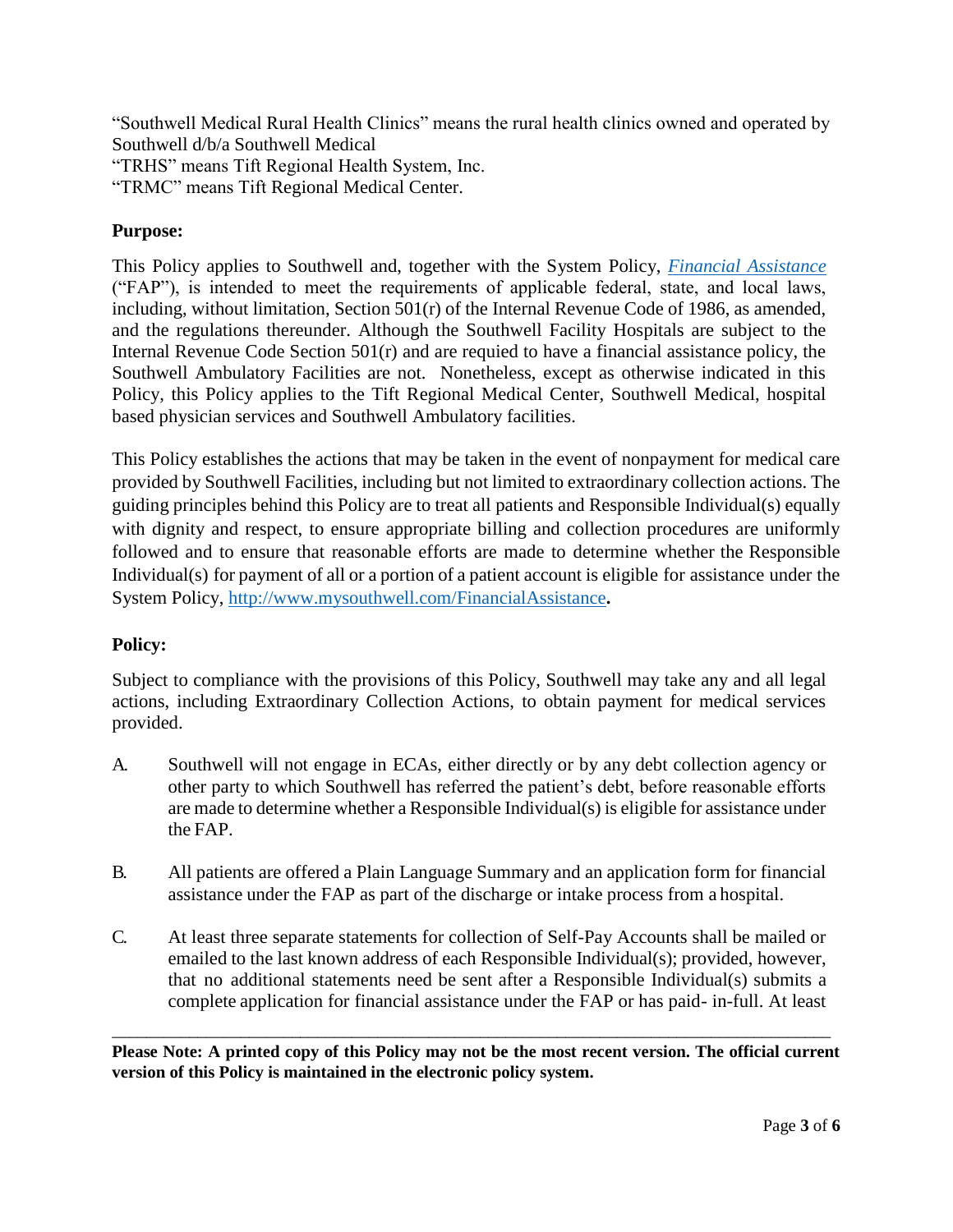sixty (60) days shall have elapsed between the first and last of the required three mailings. It is the Responsible Individual(s) obligation to provide a correct mailing address at the time of service or upon moving. If an account does not have a valid address, the determination for "Reasonable Effort" will have been made. All Single Patient Account statements of Self-Pay Accounts will include, but not be limited to:

- 1. An accurate summary of the hospital services covered by the statement;
- 2. The charges for such services;
- 3. The amount required to be paid by the Responsible Individual(s) (or, if such amount is not known, a good faith estimate of such amount as of the date of the initial statement); and
- 4. A conspicuous written notice that notifies and informs the Responsible Individual(s) about the availability of Financial Assistance under the hospital FAP including the telephone number of the department and direct website address where copies of documents may be obtained.
- D. At least one of the statements mailed or emailed will include written notice that informs the Responsible Individual(s) about the ECAs that are intended to be taken if the Responsible Individual(s) does not apply for financial assistance under the FAP or pay the amount due by the Billing Deadline. Such statement must be provided to the Responsible Individual(s) at least thirty (30) days before the deadline specified in the statement.
- E. Responsible Individual(s) propensity to pay will be scored based on that assessment of the Responsible Individual(s) likelihood to pay and dollar amount of the Self-Pay account.
- F. Prior to initiation of any ECAs, an oral attempt is made to contact Responsible Individual(s) by telephone at the last known telephone number, if any, at least once during the series of mailed or emailed statements if the account remains unpaid. During all conversations, the patient or Responsible Individual(s) will be informed about the financial assistance that may be available under the FAP.
- G. ECAs may be commenced asfollows:
	- 1. If any Responsible Individual(s) fail to apply for financial assistance under the FAP by one hundred twenty (120) days after the first post discharge statement, and the Responsible Parties have received a statement with a Billing Deadline described in Section E. above, then Southwell or collection agency may initiate ECAs.
	- 2. If any Responsible Individual(s) submits an incomplete application for financial assistance under the FAP prior to the Application Deadline, then ECAs may not be

**Please Note: A printed copy of this Policy may not be the most recent version. The official current version of this Policy is maintained in the electronic policy system.**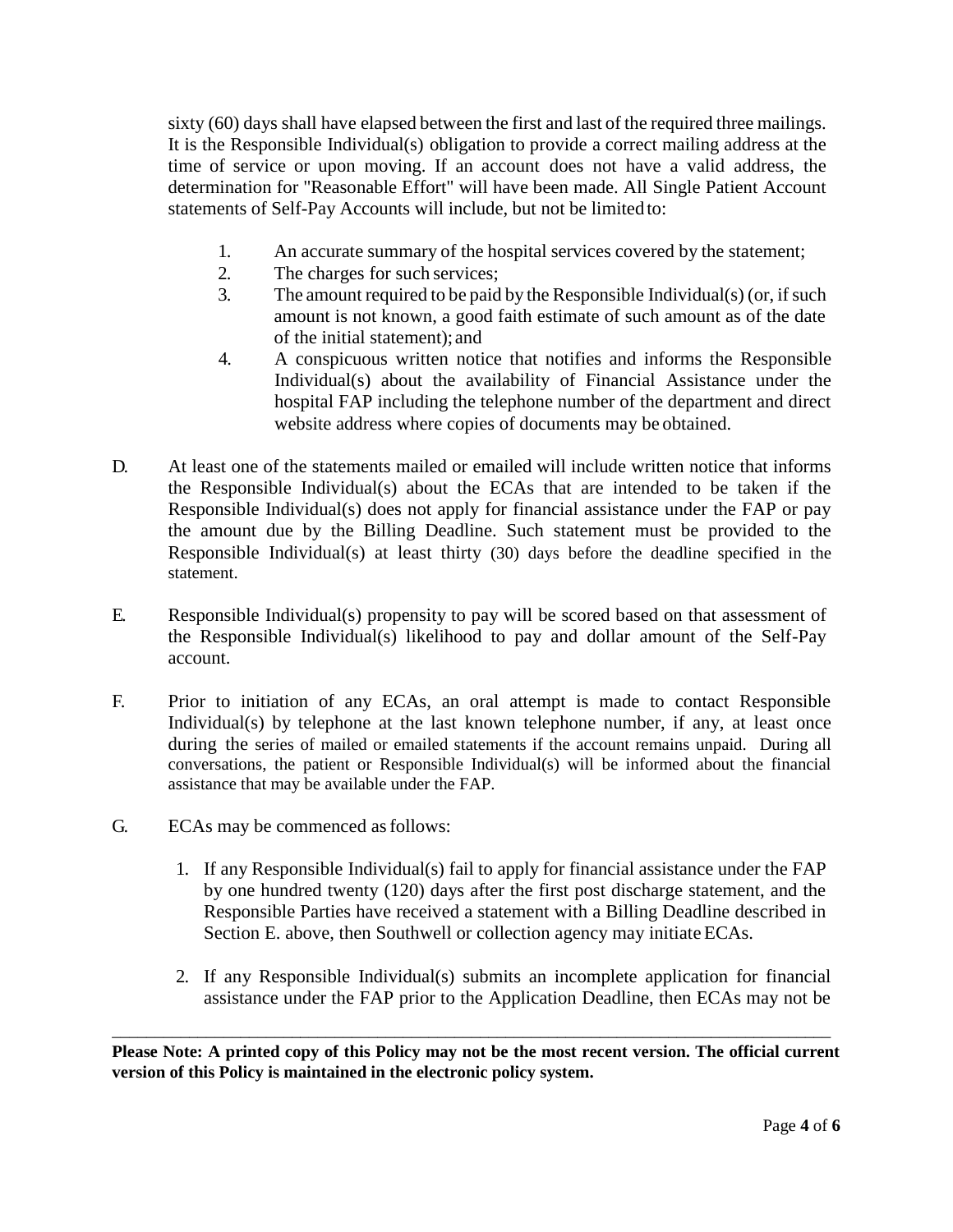initiated until after each of the following steps has been completed:

- a. PFS provides the Responsible Individual(s) with a written notice that describesthe additional information or documentation required under the FAP in order to complete the application for financial assistance, which notice will include a copy of the Plain Language Summary.
- b. PFS provides the Responsible Individual(s) with at least thirty (30) days' prior written notice of the ECAs that Southwell or collection agency may initiate against the Responsible Individual(s) if the FAP application is not completed or payment is not made; provided, however, that the Completion Deadline for payment may not be set prior to one hundred twenty (120) days after the first post discharge statement.
- 3. If the Responsible Individual(s) who has submitted the incomplete application completes the application for financial assistance, and PFS determines definitively that the Responsible Individual(s) is ineligible for any financial assistance under the FAP, Southwell will inform the Responsible Individual(s) in writing the denial and include a thirty (30) days' prior written notice of the ECAs that Southwell or collection agency may initiate against the Responsible Individual(s); provided, however, that the Billing Deadline may not be set prior to one hundred twenty (120) days after the first post discharge statement.
- 4. If the Responsible Individual(s) who has submitted the incomplete application fails to complete the application by the Completion Deadline set in the notice provided pursuant to Section G.2.b. above, then ECAs may be initiated.
- 5. If an application, complete or incomplete, for financial assistance under the FAP is submitted by a Responsible Individual(s), at any time prior to the Application Deadline, Southwell will suspend ECAs while such financial assistance application is pending.
- H. After the commencement of ECAs is permitted under Section G. above, collection agencies shall be authorized to report unpaid accounts to credit agencies, and to file judicial or legal action, garnishment, obtain judgment liens and execute upon such judgment liens using lawful means of collection; provided, however, that prior approval by the Southwell Legal Department shall be required before initial lawsuits may be initiated. Southwell and external collection agencies may also take any and all legal other actions including but not limited to telephone calls, emails, texts, mailing notices, and skip tracing to obtain payment for medical services provided.

**Please Note: A printed copy of this Policy may not be the most recent version. The official current version of this Policy is maintained in the electronic policy system.**